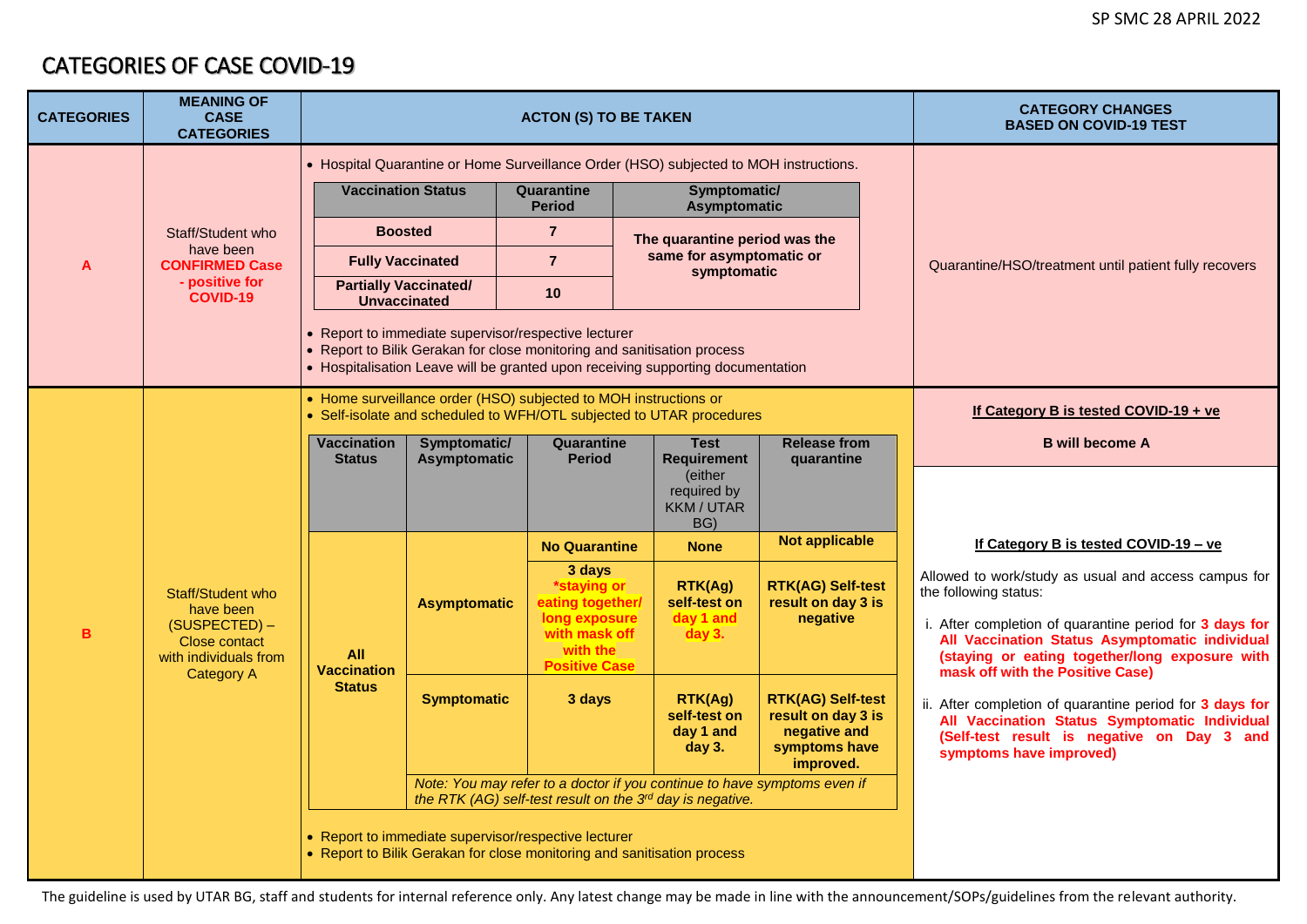| <b>CASUAL</b><br><b>CONTACT</b>                | Staff/Student who<br>who were likely<br>exposed to another<br>person infected with<br>COVID-19.                                                                           | • No need to self-isolate and can work/study as usual. | If Casual Contact Symptomatic<br>Allowed to access on campus if Covid-19 test result is<br>negative.                                  |
|------------------------------------------------|---------------------------------------------------------------------------------------------------------------------------------------------------------------------------|--------------------------------------------------------|---------------------------------------------------------------------------------------------------------------------------------------|
|                                                |                                                                                                                                                                           | • Under monitoring list.                               | <b>If Casual Contact No Symptoms</b><br>Allowed to work/study as usual and access campus in<br>accordance with UTAR's SOPs/procedures |
| <b>Classification in</b><br><b>MySejahtera</b> | Low Risk, Person<br><b>Under Surveillance</b><br>(PUS), Person Under<br>Investigation, 'Close<br><b>Contact' and 'Casual</b><br>Contact' classification<br>in MySejahtera | Refer to Table 1.0 - Classification in MySejahtera     | If there is any change in Mysejahtera status,<br>staff/student are advised to contact the Help Desk of<br>Mysejahtera.                |

|                                      | i. Housemates/members from the same small group (sleeping/eating together) with Category A or other categories of close contact                                                           |
|--------------------------------------|-------------------------------------------------------------------------------------------------------------------------------------------------------------------------------------------|
| The meaning of<br>CLOSE CONTACT is : | ii. Face to face for more than 15 minutes without wearing a proper mask and less than 1 meter distancing in enclosed spaces/areas with Category A or other<br>categories of close contact |
|                                      | iii. Not face to face but being together in a closed air-condition room for more than 2 hours with Category A or other categories of close contact                                        |
|                                      | iv. Riding the same vehicle within 2 seats over 2 hours with Category A or other categories of close contact                                                                              |